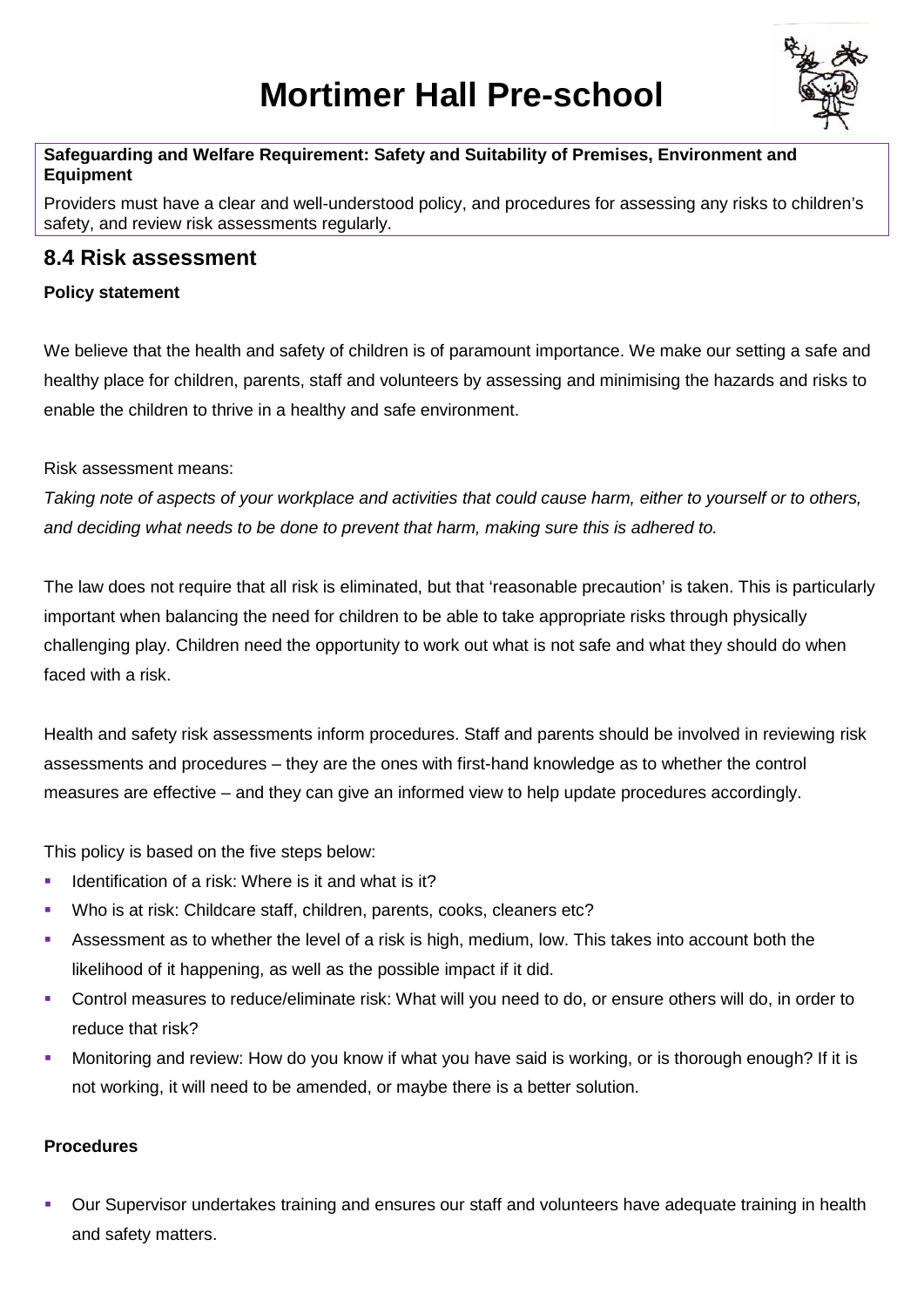- Our risk assessment process covers adults and children and includes:
	- **-** determining where it is helpful to make some written risk assessments in relation to specific issues, to inform staff practice, and to demonstrate how we are managing risks if asked by parents and/or carers and inspectors;
	- **-** checking for and noting hazards and risks indoors and outside, in relation to our premises and activities;
	- **-** assessing the level of risk and who might be affected;
	- **-** deciding which areas need attention; and
	- **-** developing an action plan that specifies the action required, the time-scales for action, the person responsible for the action and any funding required.
- Where more than five staff and volunteers are employed, the risk assessment is written and is reviewed regularly.
- We maintain lists of health and safety issues, which are checked daily before the session begins, as well as those that are checked on a weekly and termly basis when a full risk assessment is carried out.
- Our Supervisor ensures that checks, such as electricity and gas safety checks, and any necessary work to the setting premises are carried out annually and records are kept.
- Our Supervisor ensures that staff members carry out risk assessments that include relevant aspects of fire safety, food safety for all areas of the premises.
- Our Supervisor ensures that staff members carry out risk assessments for work practice including:
	- **-** changing children;
	- **-** preparation and serving of food/drink for children;
	- **-** children with allergies;
	- **-** cooking activities with children;
	- **-** supervising outdoor play and indoor/outdoor climbing equipment;
	- **-** assessment, use and storage of equipment for disabled children;
	- **-** the use and storage of substances which may be hazardous to health, such as cleaning chemicals;
	- **-** visitors to the setting who are bring equipment or animals as part of children's learning experiences; and
	- **-** following any incidents involving threats against staff or volunteers.
- Our Supervisor ensures that staff members carry out risk assessments for off-site activities if required, including:
	- **-** children's outings;
	- **-** forest schools; and
	- **-** home visits;
	- **-** other off-site duties such as attending meetings, banking etc.

#### **Legal framework**

Management of Health and Safety at Work Regulations (1999)

#### **Further guidance**